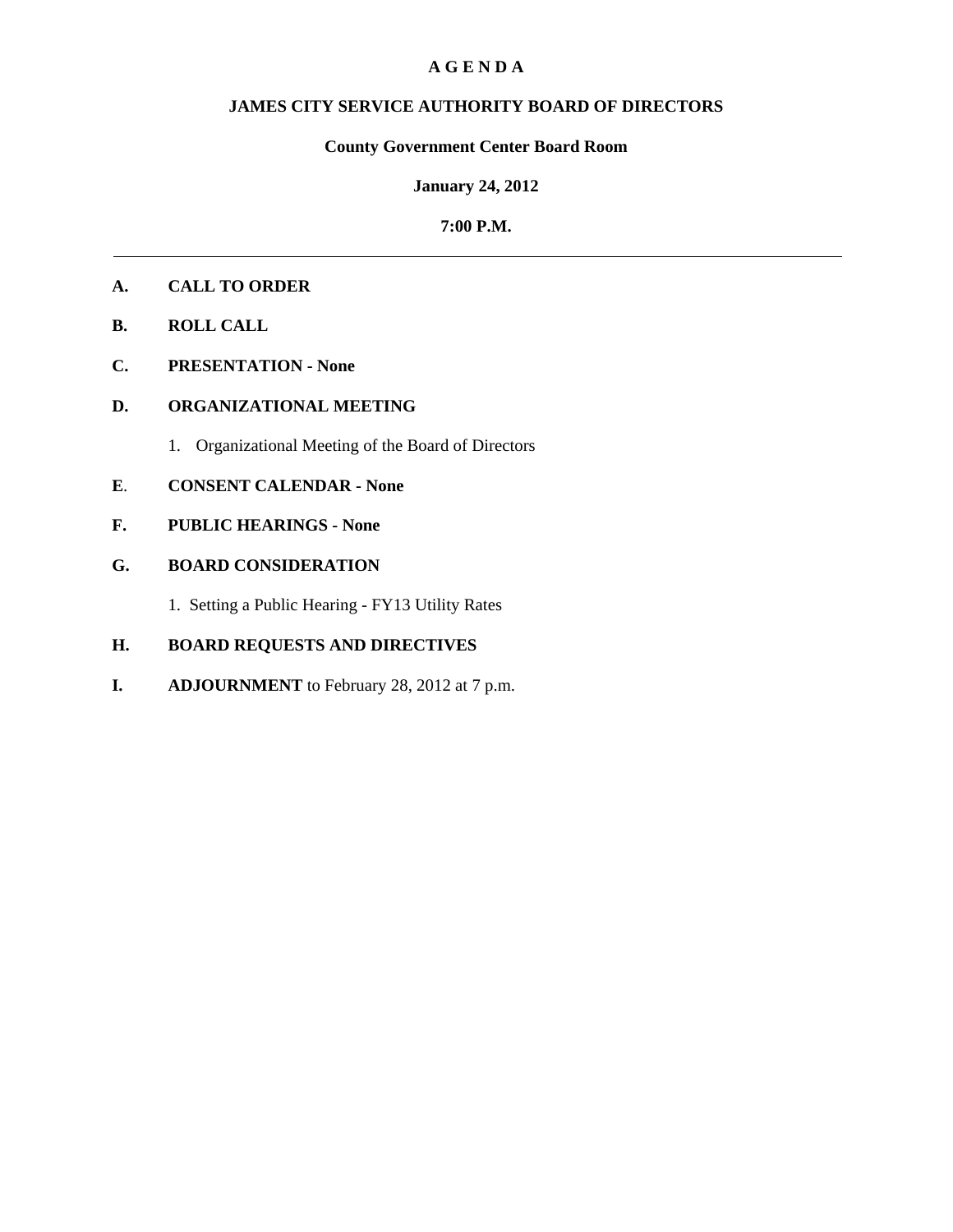### **MEMORANDUM COVER**

**Subject:** Organizational Meeting

Action Requested: Shall the Board of Directors approve the resolution to organize at its first meeting in January?

**Summary:** The Board of Directors organizes at its first meeting in January and elects its Chairman and Vice Chairman, establishes meeting dates, place and times, makes appointments to commissions and committees, and agrees on specific provisions of Robert's Rules of Order for conducting its meetings.

Staff recommends adoption of the resolution.

**Fiscal Impact:**

| <b>FMS Approval, if Applicable:</b> Yes $\Box$ No $\Box$ |  |  |
|----------------------------------------------------------|--|--|
|----------------------------------------------------------|--|--|

**Assistant County Administrator**

Doug Powell

### **Attachments:**

- 1. Memorandum
- 2. Resolution

**County Administrator**

Robert C. Middaugh \_\_\_\_\_\_\_

| <b>Agenda Item No.: D-1</b> |  |  |
|-----------------------------|--|--|
|                             |  |  |

**Date:** January 24, 2012

Bodorgjcsa12\_cvr.doc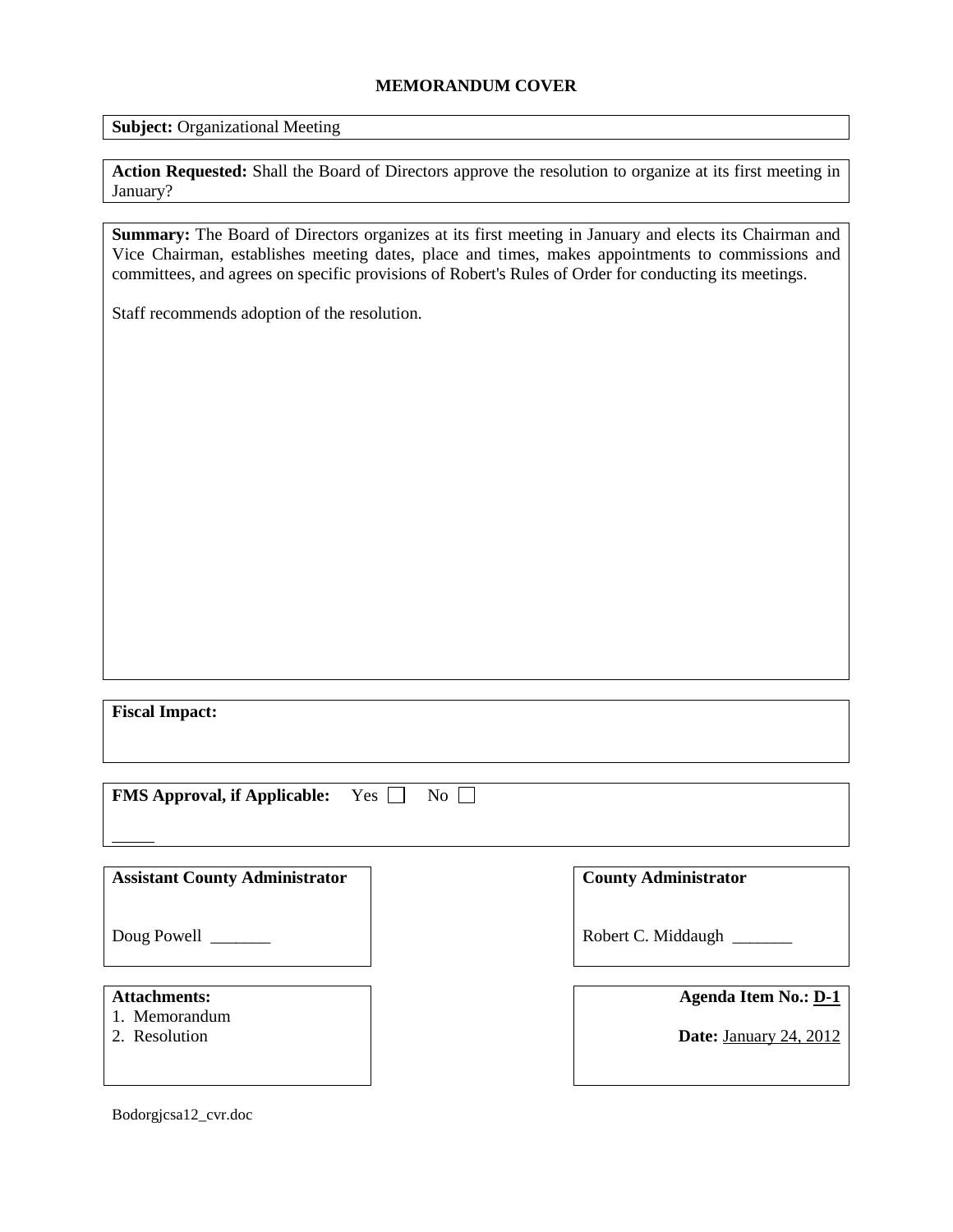## **M E M O R A N D U M**

DATE: January 24, 2012 TO: The Board of Directors FROM: Leo P. Rogers, County Attorney SUBJECT: Organizational Meeting

The Board should first take action on the election of the Chairman and the Vice Chairman. Following those elections, I have attached for your consideration a resolution establishing times and dates of your meetings for the year 2012 and the date of the 2013 organizational meeting as established in the attached resolution, as well as proposed parliamentary rules to assist in the conducting of your business. These rules are consistent with past years.

Leo P. Rogers

LPR/nb Bodorgjcsa12\_mem

Attachment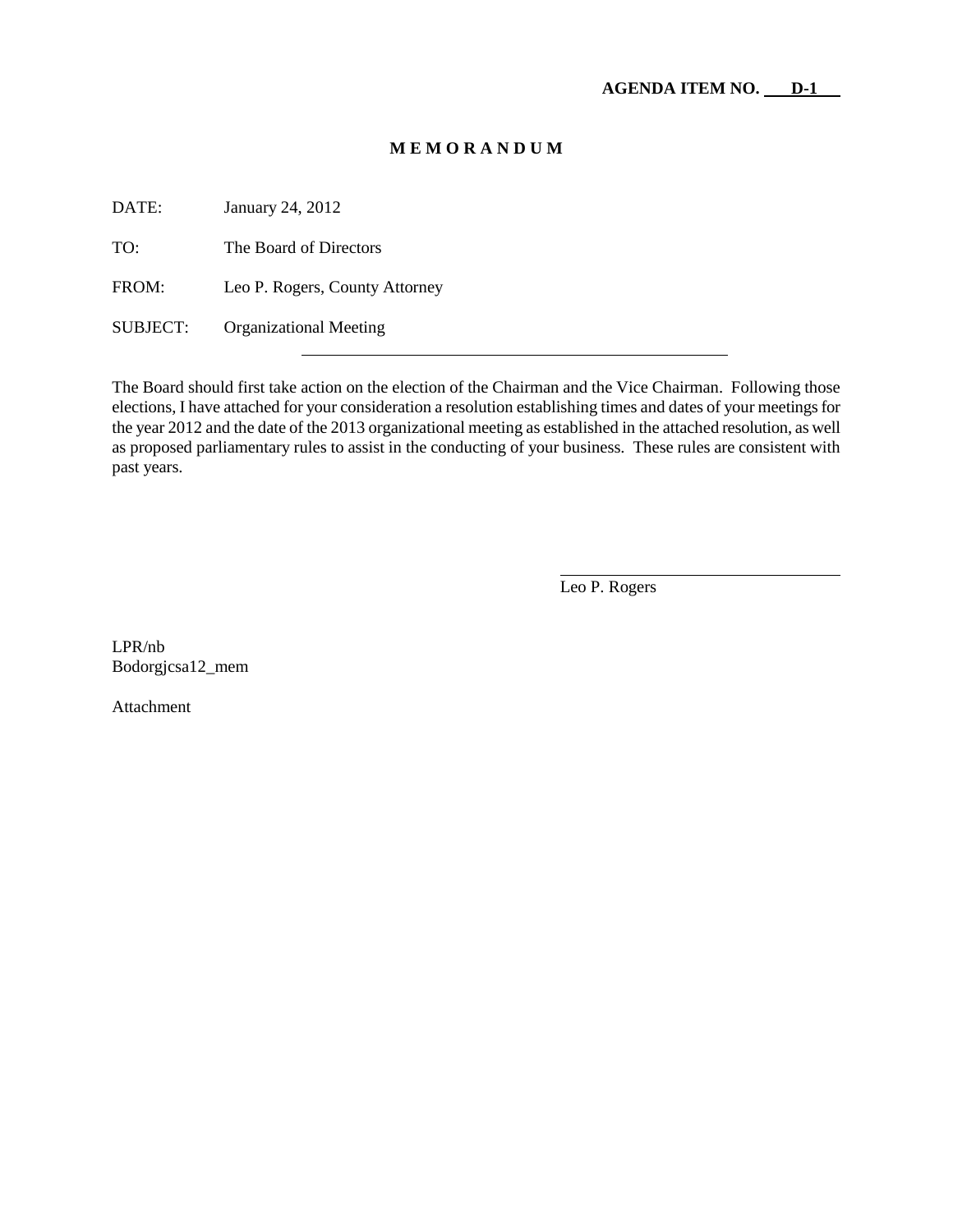# **R E S O L U T I O N**

### ORGANIZATIONAL MEETING OF THE BOARD OF DIRECTORS

- WHEREAS, the Board of Directors of the James City Service Authority, James City County, Virginia, is desirous of establishing rules for the conducting of its business for the year of 2012.
- NOW, THEREFORE, BE IT RESOLVED by the Board of Directors of the James City Service Authority, James City County, Virginia, that the following rules shall apply for the year 2012.
	- 1. Regular meetings of the Board of Directors shall be held following the regular Board of Supervisors' meetings on the fourth Tuesday of each month, except in August and December when the Board meeting shall be held following the regular Board of Supervisors' meetings on the second Tuesday of such months. The meetings shall be held following the 7:00 p.m. Board of Supervisors meeting.
	- 2. The 2013 organizational meeting shall be held on the fourth Tuesday in January 2013 following the 7:00 p.m. Board of Supervisors meeting.
	- 3. The Board of Directors agrees to follow Robert's Rules of Order, Newly Revised 10th Edition, October 2000, and more specifically, the provisions which pertain to the "Conduct of Business in Boards," at page 469 et. seq., in particular, the AProcedure in Small Boards@ as follows:
		- a. Members are not required to obtain the floor before making motions or speaking, which they can do while seated.
		- b. Motions need not be seconded.
		- c. There is no limit to the number of times a member can speak to a question, and motions to close or limit debate generally should not be entertained.
		- d. Informal discussion of a subject is permitted while no motion is pending.
		- e. The Chairman can speak in discussion without leaving the chair; and can make motions and votes on all questions.

Chairman, Board of Directors

\_\_\_\_\_\_\_\_\_\_\_\_\_\_\_\_\_\_\_\_\_\_\_\_\_\_\_\_\_\_\_\_\_\_\_

ATTEST:

Robert C. Middaugh Secretary to the Board

\_\_\_\_\_\_\_\_\_\_\_\_\_\_\_\_\_\_\_\_\_\_\_\_\_\_\_\_\_\_\_\_

Adopted by the Board of Directors of the James City Service Authority, James City County, Virginia, this 24th day of January, 2012.

Bodorgjcsa12\_res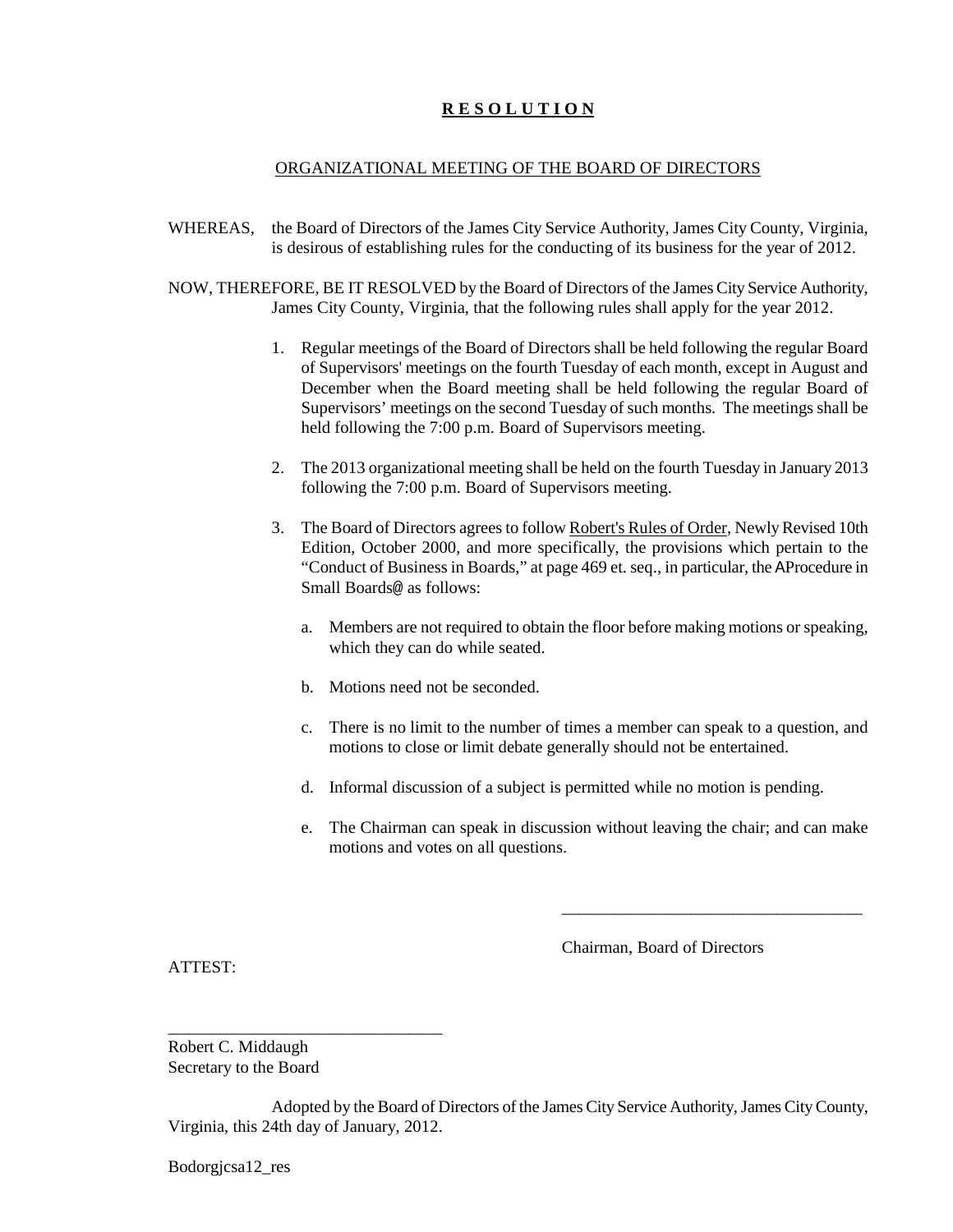### **MEMORANDUM COVER**

**Subject:** Setting a Public Hearing – FY 13 Utility Rates

**Action Requested:** Shall the Board authorize setting a public hearing for its April 24, 2012, meeting, to receive public comment on a proposed sewer rate increase?

**Summary:** The James City Service Authority (JCSA) entered into a Consent Order with the Virginia Department of Environmental Quality (DEQ) that requires an estimated \$60-70 million in costs to rehabilitate the sewer system over the next 20 years. This will require an annual expenditure of \$3-4 million. Annual connection fee revenues are projected to offset \$1.4 million of these expenses.

A sewer rate increase requires a 60-day notice of public hearing. Staff recommends that the Board authorize setting a public hearing for April 24, 2012, to receive public comment on a proposed 15 percent increase in the sewer rate. The rate increase will generate approximately \$750,000 per year in new monies. The additional revenues will be used to offset some of the costs associated with the Consent Order sewer rehabilitation.

**Fiscal Impact:** N/A

| <b>FMS Approval, if Applicable:</b> Yes □ No □ |  |  |
|------------------------------------------------|--|--|
|------------------------------------------------|--|--|

| <b>Assistant County Administrator</b> |  |
|---------------------------------------|--|
|---------------------------------------|--|

Doug Powell

### **Attachments:**

- 1. Memorandum
- 2. Resolution

**County Administrator**

Robert C. Middaugh \_\_\_\_\_\_\_

### **Agenda Item No.: \_G-1\_\_**

**Date:** January 24, 2012

FY13UtilRates\_cvr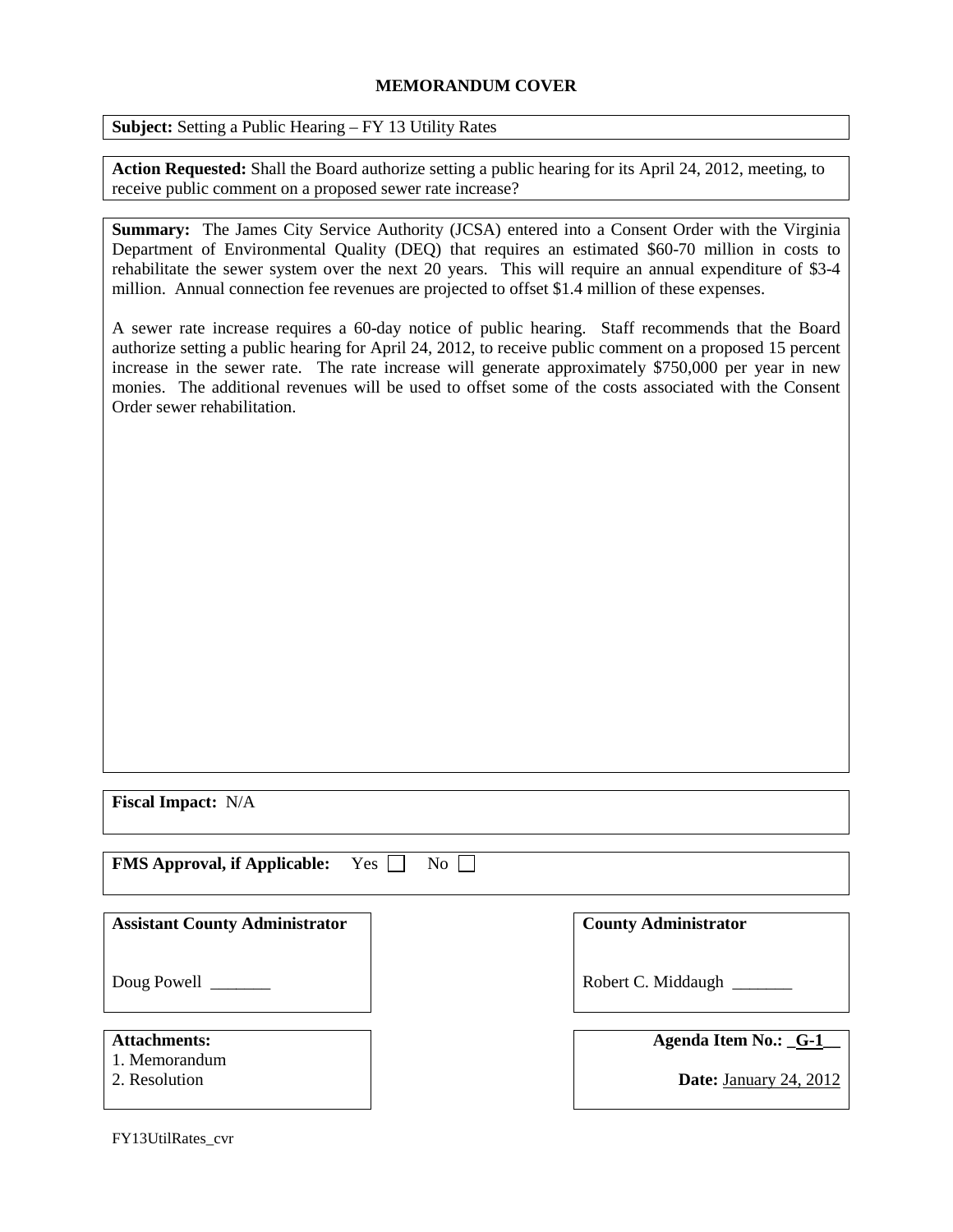### **M E M O R A N D U M**

DATE: January 24, 2012 TO: The Board of Directors FROM: Larry M. Foster, General Manager, James City Service Authority SUBJECT: Setting a Public Hearing – FY 13 Utility Rates

The Board of Directors has a long history of providing the resources for the James City Service Authority (JCSA) to meet its mission while being sensitive to the impact of service rates on the customer.

In September 2007, the Board authorized the JCSA to enter into a Consent Agreement with the Virginia Department of Environmental Quality (DEQ) that provided the terms for the JCSA to address sewer system overflows. During the same timeframe, all local government sewer providers in the Hampton Roads area entered into a similar Consent Agreement. The Consent Agreement establishes a specific and defined process that began with a Sewer System Evaluation Survey (SSES) to include a thorough assessment of the JCSA's sewer collection system in order to identify deficiencies. Typically these deficiencies include sewer pipe and manhole deterioration that allows the inflow and infiltration of extraneous water into the sewer system overloading pipes, pumps, and treatment facilities during rainfall events. As an example, during heavy rain events, flows to Hampton Roads Sanitation District (HRSD) treatment facilities can more than double.

The JCSA began its SSES by measuring sewer flows in individual sewer collection basins to determine where flows exceeded acceptable and defined levels. Sewer flows during heavy rain events are reliable indicators of the amount of extraneous water flows into the sewer system. These flows are a reasonable measure of the integrity and reliability of the sewer collection system. After months of evaluating sewer flows, the JCSA determined that 42 of the JCSA's 76 sewer collection basins exceeded the defined flow parameters and are in need of rehabilitation of the sewer collection infrastructure within these basins. Addressing the deficiencies is expected to require an approximately 20-year rehabilitation effort at an estimated cost of \$60-\$70 million. This effort results in a \$3-\$4 million per year addition to the Capital Improvement Program.

Traditionally the JCSA has funded its Capital Improvement Program with revenues generated through connection fees. The amount of connection fees collected is directly related to new residential and commercial construction in James City County. The current downturn in the economy has reduced the number of new buildings being constructed and thus the amount of revenue from connection fees. Since the beginning of the economic downturn in 2008 sewer connection fees have averaged approximately \$1.4 million per year with only modest, if any, increases anticipated in the next few years. Assuming connection fee revenues continue at current rates, an estimated \$2.1 million in additional revenue will be needed to fund the sewer infrastructure rehabilitation program requirements of the Consent Agreement.

The next major benchmark in meeting the terms of the Consent Agreement is to submit a sewer system rehabilitation plan to DEQ in November 2012. Rehabilitation projects are expected to begin in the spring/summer of 2013, thus funding for the rehabilitation should be considered during the FY 2013 budget process. Connection and service fees are the two primary revenue options available to the JCSA. A five percent increase in the Sewer Service Rate will increase revenues by approximately \$250,000 per year at current usage trends. Sewer connection fees are another possible revenue source; however, considering the current housing market increased connection fees are not advisable.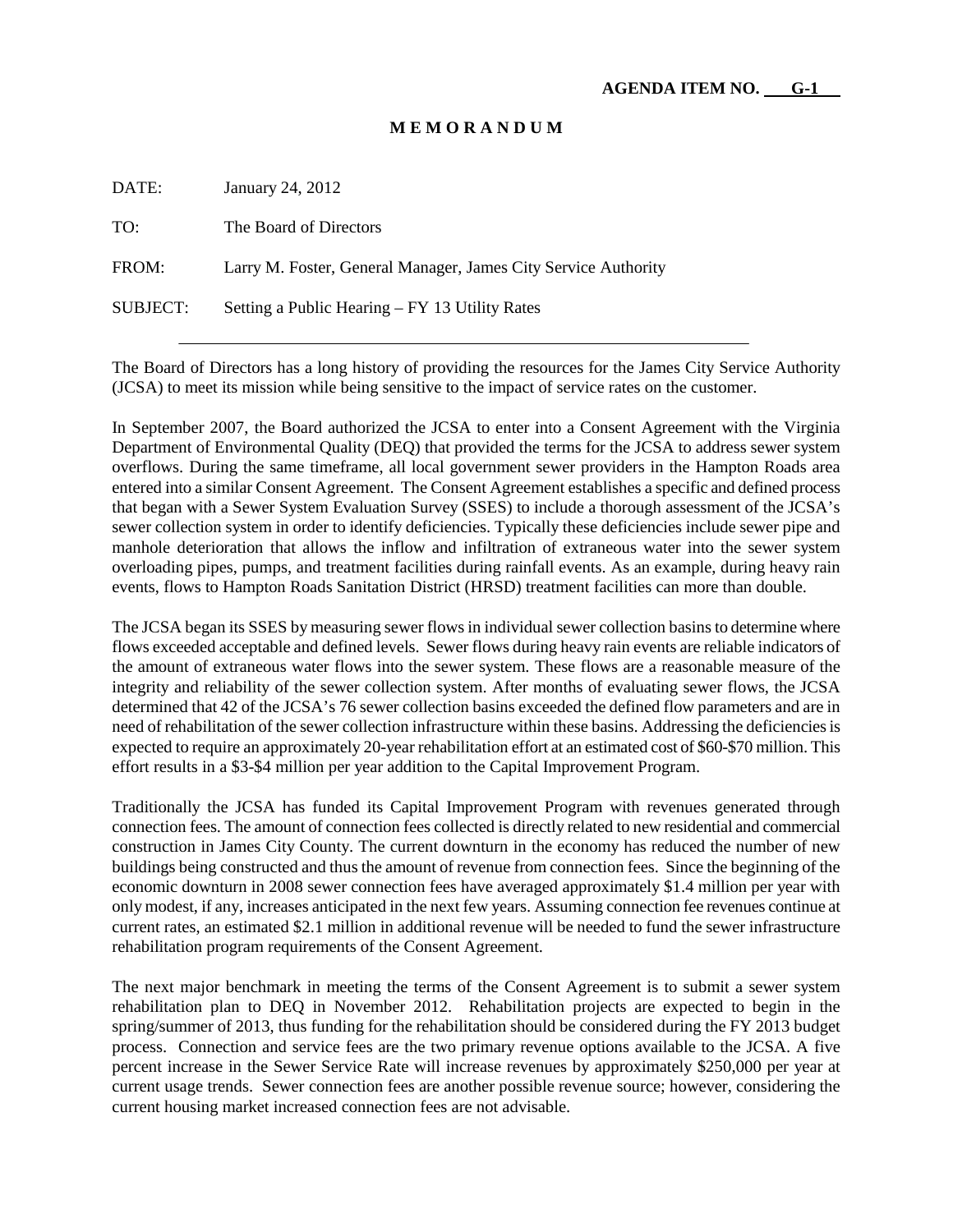Setting a Public Hearing – FY 13 Utility Rates January 24, 2012 Page 2

In accordance with Section 15.2-5136 of the Code of Virginia, a public hearing for increases in sewer fees requires a 60-day notice from the time the second public notice of the hearing is printed in a local publication. In order to meet the notice requirement for an April 24, 2012, Budget Public Hearing, the Board will need to authorize staff to advertise a rate increase at its January 24, 2012 meeting. The Board can reduce or eliminate the advertised rate increase during its subsequent budget discussions. JCSA staff is in the process of preparing the FY 13 budget and recommends that the Board authorize staff to advertise a public hearing on April 24, 2012, for a 15 percent sewer rate increase. A 15 percent rate increase will increase the JCSA sewer rate from \$2.80 to \$3.22 per 1,000 gallons of metered water or from \$2.09 to \$2.41 per 100 cubic feet of metered water.

It is estimated that the proposed rate will increase the annual sewer fees for the average customer by \$7.56 per quarterly billing period based on an average monthly water use of 6,000 gallons. The JCSA currently has one of the lowest residential sewer rates in the Hampton Roads area and Virginia and has not had a sewer rate increase since 2007. A 15 percent increase in the sewer rate will generate an additional \$750,000 in revenue to offset some of the costs of the anticipated \$2.1 million needed to address the Consent Order sewer infrastructure rehabilitation requirements. Future sewer rate increases will likely be necessary depending on sewer connection fee revenues. Future revenue needs will be more clearly defined as the Consent Order process evolves.

Approval of the attached resolution authorizing the advertisement of a public hearing to receive public comment on a proposed increase of 15 percent in the sewer rate effective July 1, 2012, is recommended.

Jaune 10 Foster

LMF/nb FY13UtilRates\_mem

Attachments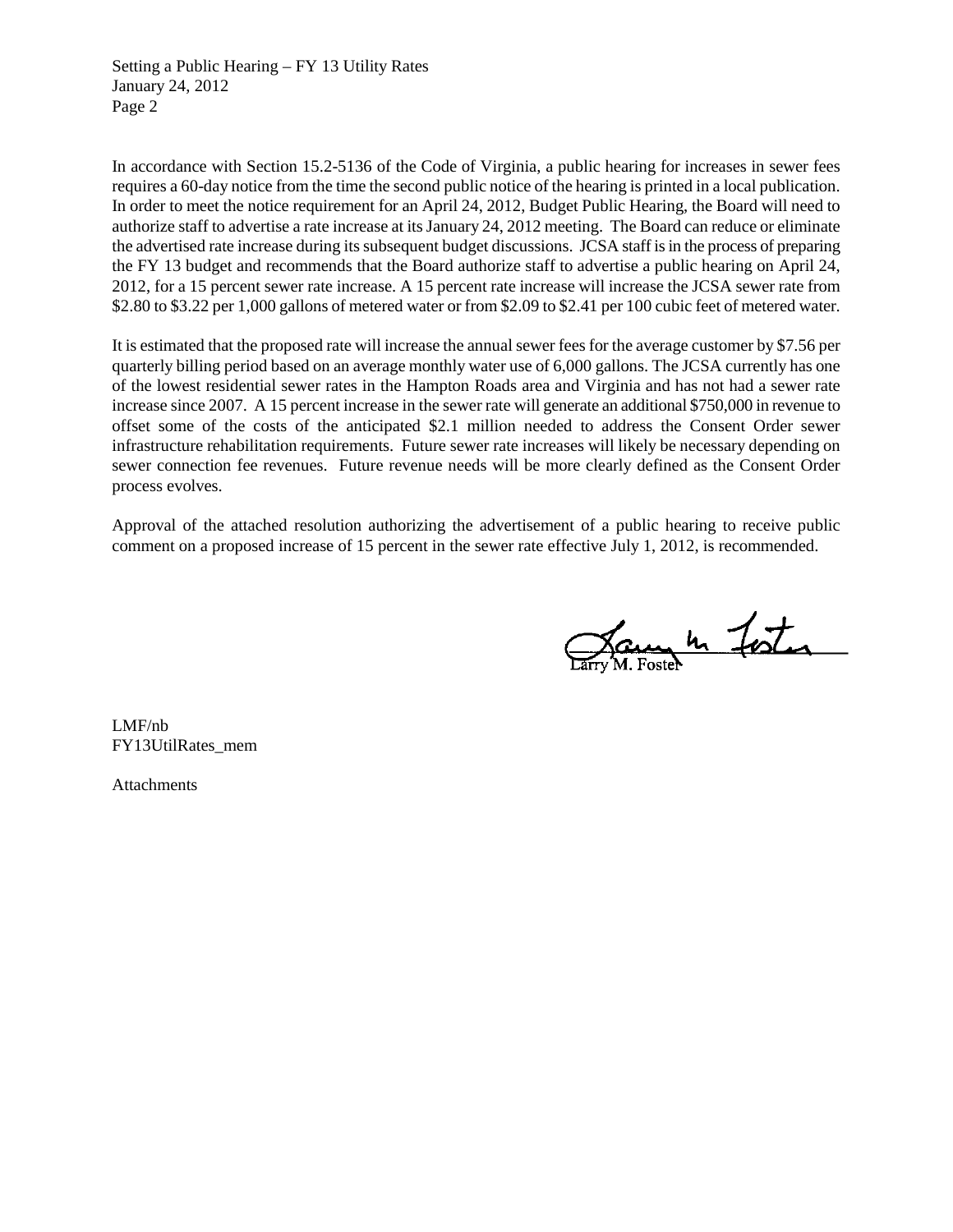### **R E S O L U T I O N**

### SETTING A PUBLIC HEARING – FY 13 UTILITY RATES

- WHEREAS, the Board of Directors of the James City Service Authority desires to set a public hearing for proposed utility rate changes to the Regulations Governing Utility Service.
- NOW, THEREFORE, BE IT RESOLVED that the Board of Directors of the James City Service Authority, James City County, Virginia, will hold a public hearing on April 24, 2012, and request staff to review Section 32, General Rate Policy and Rate Schedule, of the Regulations Governing Utility Service and make changes to the rates as summarized below, which will become effective July 1, 2012, if adopted:
	- B. Wastewater Charges
		- 5. Retail service rates.
			- (a) Metered water source.

Charge for all collection and treatment of wastewater

|                                         |            | <b>Current Rate FY 13 Proposed Rate</b> |
|-----------------------------------------|------------|-----------------------------------------|
| Volume<br>Per $1,000$ gallons of        | Collection | Collection                              |
| water consumed                          | \$2.80     | \$3.22                                  |
| Per 100 cubic feet of<br>water consumed | \$2.09     | \$2.41                                  |

BE IT FURTHER RESOLVED, that the proposed amendment be made part of this resolution.

Chairman, Board of Directors

\_\_\_\_\_\_\_\_\_\_\_\_\_\_\_\_\_\_\_\_\_\_\_\_\_\_\_\_\_\_\_\_\_\_\_\_

ATTEST:

Robert C. Middaugh Secretary to the Board

\_\_\_\_\_\_\_\_\_\_\_\_\_\_\_\_\_\_\_\_\_\_\_\_\_\_\_\_\_\_\_\_

Adopted by the Board of Directors of the James City Service Authority, James City County, Virginia, this 24th day of January, 2012.

FY13UtilRates\_res